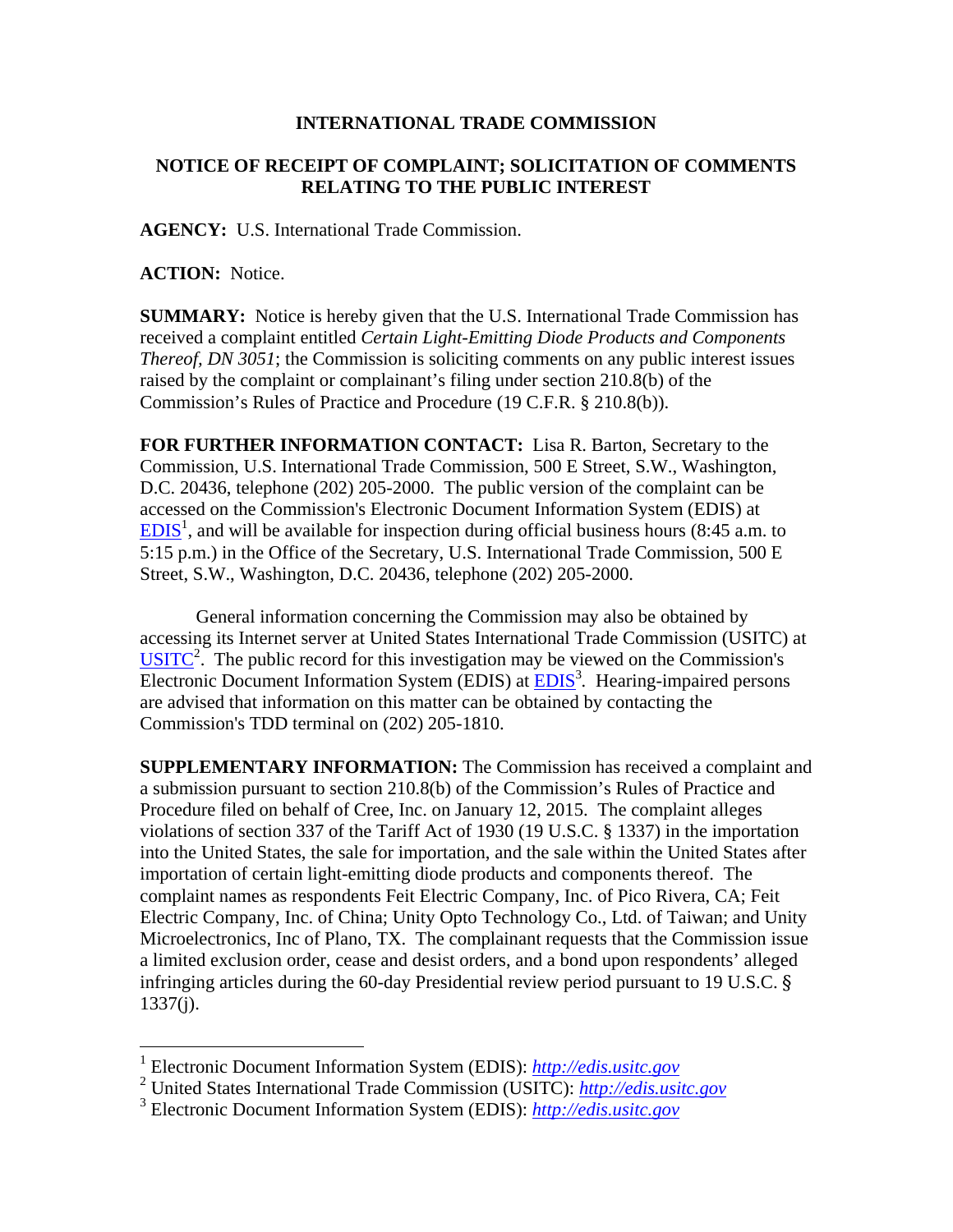Proposed respondents, other interested parties, and members of the public are invited to file comments, not to exceed five (5) pages in length, inclusive of attachments, on any public interest issues raised by the complaint or section 210.8(b) filing. Comments should address whether issuance of the relief specifically requested by the complainant in this investigation would affect the public health and welfare in the United States, competitive conditions in the United States economy, the production of like or directly competitive articles in the United States, or United States consumers.

In particular, the Commission is interested in comments that:

- (i) explain how the articles potentially subject to the requested remedial orders are used in the United States;
- (ii) identify any public health, safety, or welfare concerns in the United States relating to the requested remedial orders;
- (iii) identify like or directly competitive articles that complainant, its licensees, or third parties make in the United States which could replace the subject articles if they were to be excluded;
- (iv) indicate whether complainant, complainant's licensees, and/or third party suppliers have the capacity to replace the volume of articles potentially subject to the requested exclusion order and/or a cease and desist order within a commercially reasonable time; and
- (v) explain how the requested remedial orders would impact United States consumers.

Written submissions must be filed no later than by close of business, eight calendar days after the date of publication of this notice in the *Federal Register*. There will be further opportunities for comment on the public interest after the issuance of any final initial determination in this investigation.

Persons filing written submissions must file the original document electronically on or before the deadlines stated above and submit 8 true paper copies to the Office of the Secretary by noon the next day pursuant to section 210.4(f) of the Commission's Rules of Practice and Procedure (19 C.F.R. § 210.4(f)). Submissions should refer to the docket number ("Docket No. 3051") in a prominent place on the cover page and/or the first page. (*See* Handbook for Electronic Filing Procedures, *Electronic Filing Procedures*<sup>4</sup>). Persons with questions regarding filing should contact the Secretary (202-205-2000).

 $\overline{a}$ 

<sup>4</sup> Handbook for Electronic Filing Procedures:

http://www.usitc.gov/secretary/fed\_reg\_notices/rules/handbook\_on\_electronic\_filing.pdf